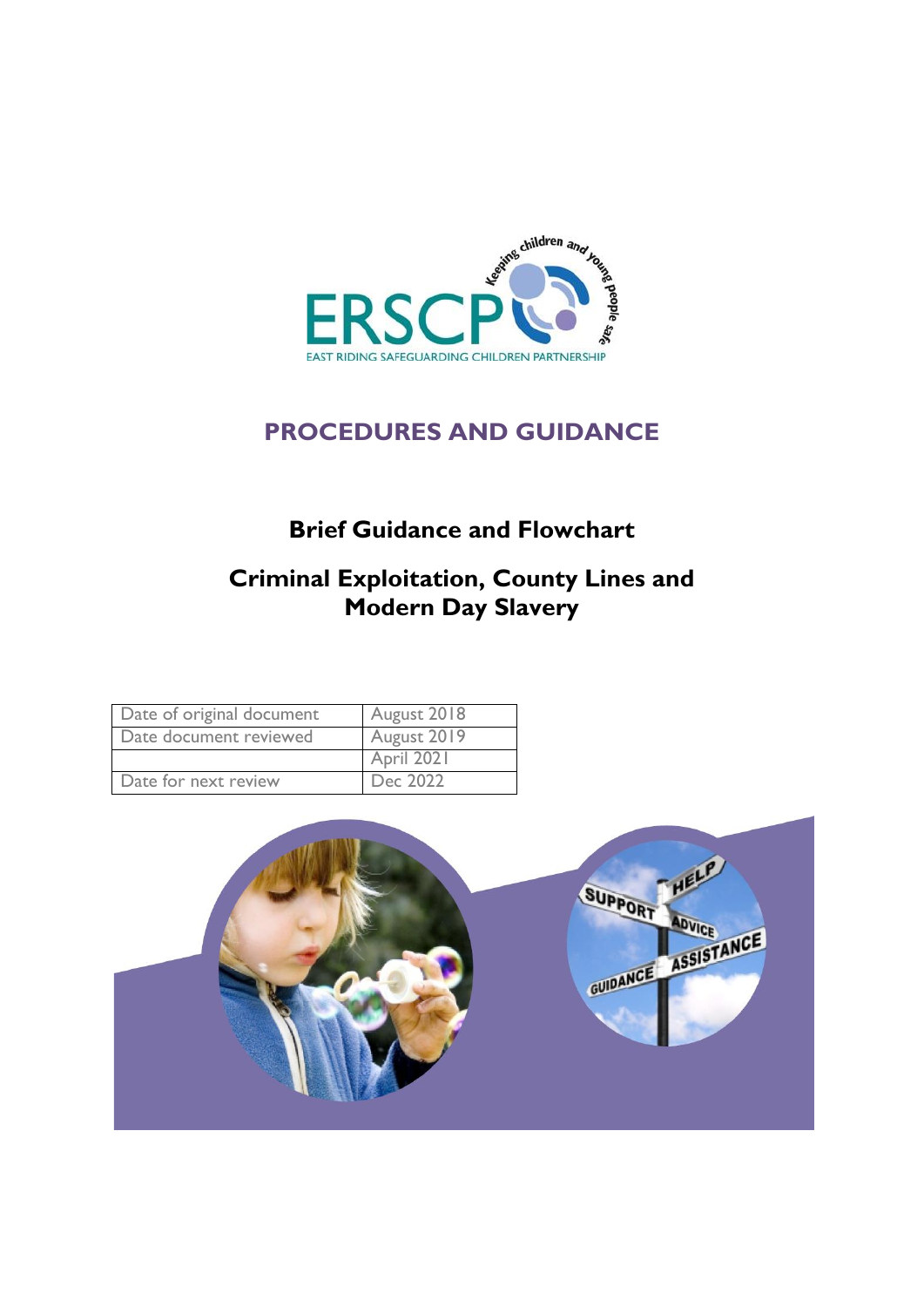## **East Riding Brief Guide**

## **Criminal Exploitation, County Lines and Modern Day Slavery**

# **Criminal Exploitation**

Criminal exploitation of children and vulnerable young adults is a geographically widespread form of harm. It is a term used to describe the targeting and exploitation of children who are groomed, threatened, manipulated or coerced into criminal activity. This can include money laundering, possession, supply and/or cultivation of drugs facilitated by gangs or organised criminal networks and sometimes in the form of county lines activity.

Children that are being criminally exploited are often exposed to high levels of harm including physical, sexual, and emotional harm. Criminal exploitation can often take place outside the home, such as at school, local neighbourhood, shopping centre or online via different social media platforms.

## **County Lines**

County lines is a term used to describe gangs and organised criminal networks involved in exporting illegal drugs into one or more targeted areas within the UK, using dedicated mobile phone lines or other form of "deal line". They are likely to exploit children and vulnerable adults to move (and store) the drugs and money. They will often use coercion, intimidation, violence (including sexual violence) and weapons. [Serious Violence Strategy, HO 2018]

Gangs establish a base in the market location, typically by taking over the homes of local vulnerable adults by force or coercion in a practice referred to as 'cuckooing'.

County lines is a major, cross-cutting issue involving drugs, violence, gangs, safeguarding, criminal and sexual exploitation, modern slavery, and missing persons. The response to tackle it involves the police, the National Crime Agency, a wide range of Government departments, local government agencies and VCS (voluntary and community sector) organisations.

County lines activity and the associated violence, drug dealing and exploitation has a devastating impact on young people, vulnerable adults and local communities.

Like other forms of abuse and exploitation, county lines exploitation:

- can affect any child or young person (male or female) under the age of 18 years;
- can affect any vulnerable adult over the age of 18 years;
- can still be exploitation even if the activity appears consensual;
- can involve force and/or enticement-based methods of compliance and is often accompanied by violence or threats of violence;
- can be perpetrated by individuals or groups, males or females, and young people or adults;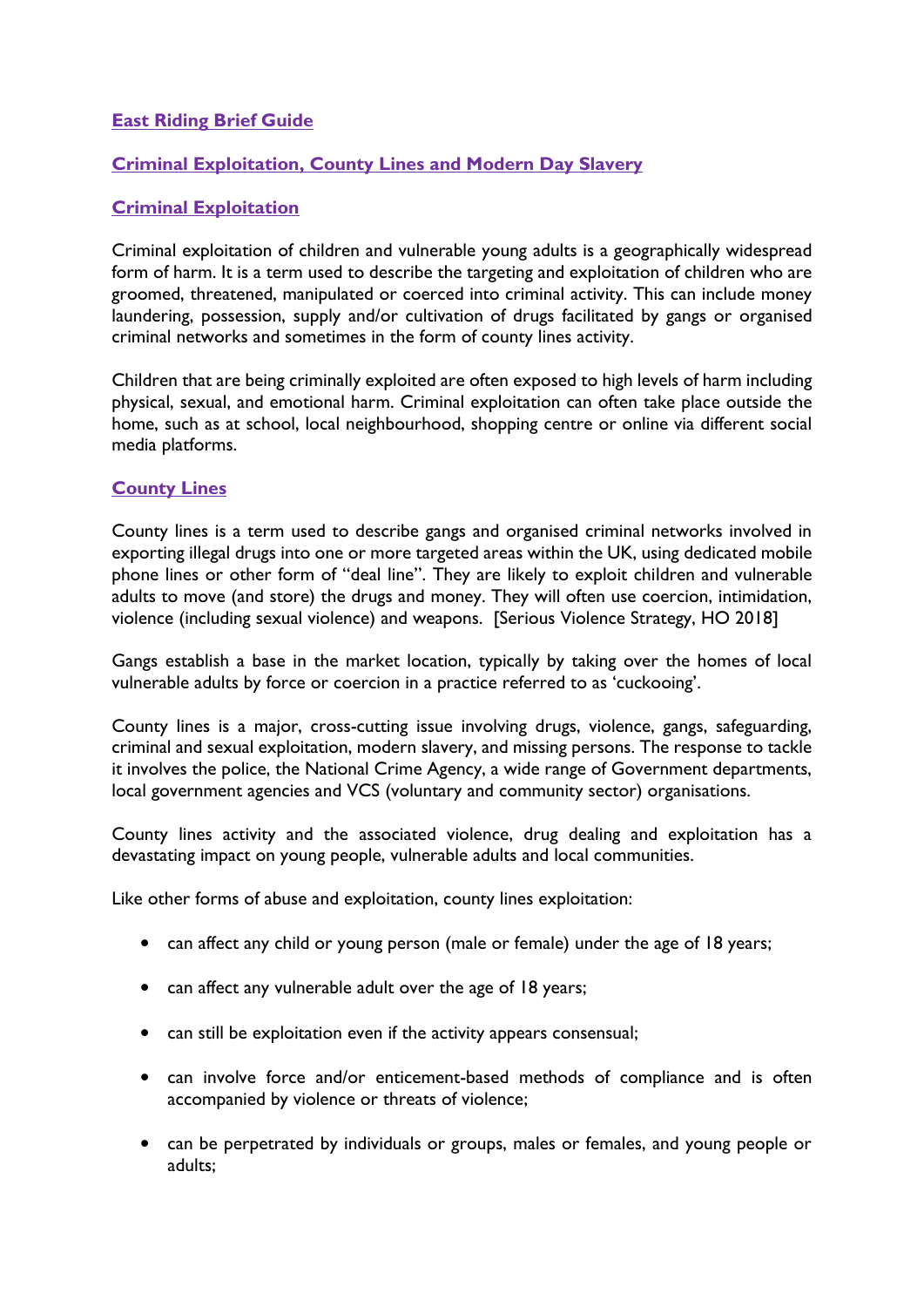• is typified by some form of power imbalance in favour of those perpetrating the exploitation. Whilst age may be the most obvious, this power imbalance can also be due to a range of other factors including gender, cognitive ability, physical strength, status, and access to economic or other resources.

## **Mode of Operation**

One of the key factors found in most cases of county lines exploitation is the presence of some form of exchange (e.g. carrying drugs in return for something). Where it is the victim who is offered, promised or given something they need or want, the exchange can include both tangible (such as money, drugs or clothes) and intangible rewards (such as status, protection or perceived friendship or affection).

It is important to remember the unequal power dynamic within which this exchange occurs and to remember that the receipt of something by a young person or vulnerable adult does not make them any less of a victim. It is also important to note that the prevention of something negative can also fulfil the requirement for exchange, for example a young person who engages in county lines activity to stop someone carrying out a threat to harm his/her family.

## **Current Situation**

The national picture on county lines continues to develop but there are recorded cases of:

- Children as young as 12 years old being exploited by gangs to courier drugs out of their local area; 15-16 years is the most common age range.
- Both males and females being exploited.
- White British children being targeted because gangs perceive they are more likely to evade police detection.
- The use of social media to make initial contact with children and young people.
- Class A drug users being targeted so that gangs can take over their homes (known as cuckooing').

We do know that county lines exploitation is widespread, with gangs from big cities including London, Manchester, Liverpool and other major cities operating throughout England, Wales and Scotland. Gangs are known to target vulnerable children and adults; some of the factors that heighten a person's vulnerability include:

- Having prior experience of neglect, physical and/or sexual abuse; Lack of a safe/stable home environment, now or in the past (domestic violence or parental substance misuse, mental health issues or criminality, for example);
- Social isolation or social difficulties: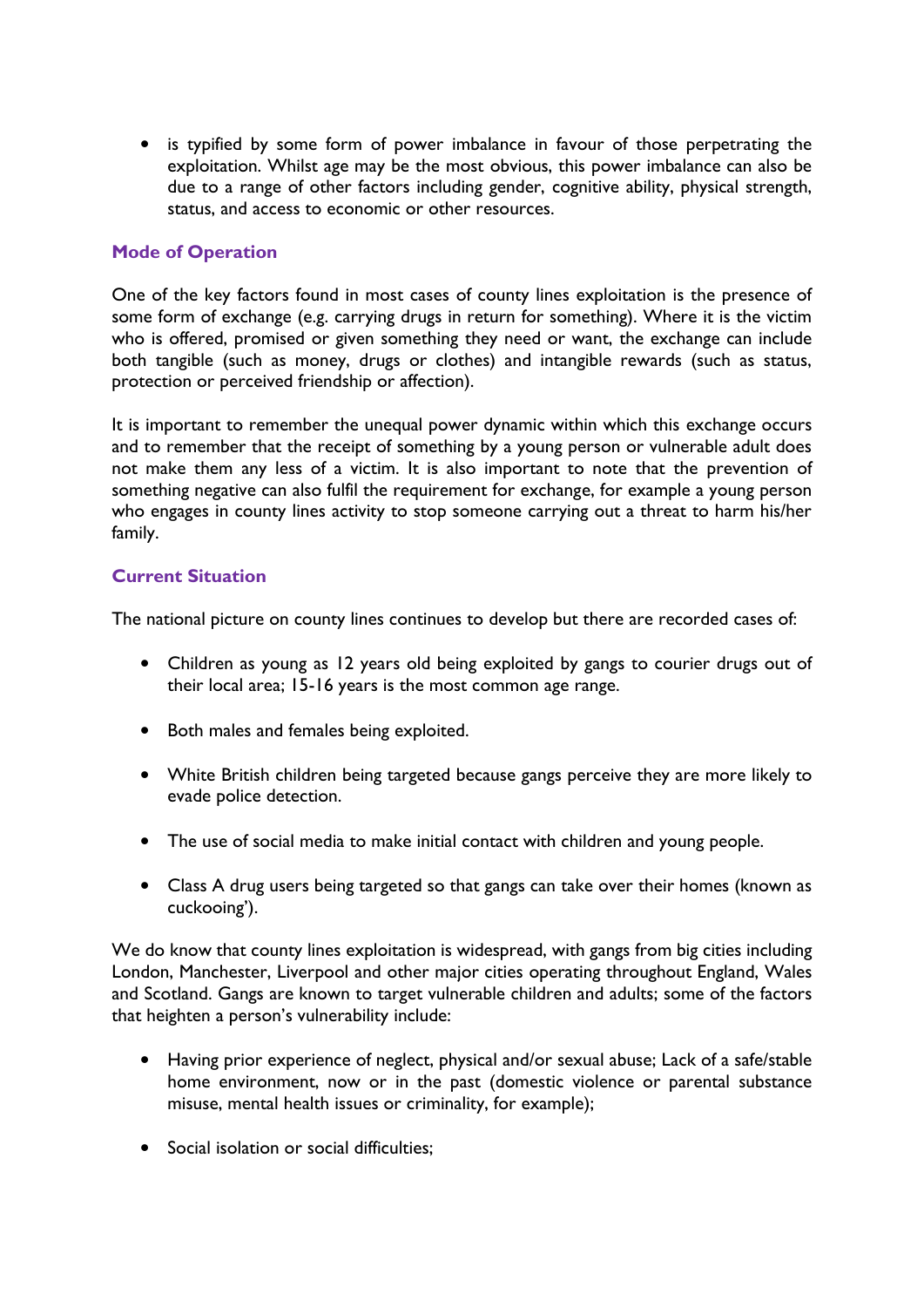- Economic vulnerability;
- Homelessness or insecure accommodation status;
- Connections with other people involved in gangs;
- Having a physical or learning disability;
- Having mental health or substance misuse issues;
- Being in care (particularly those in residential care and those with interrupted care histories).

# **Signs to look out for**

A young person's involvement in county lines activity often leaves signs. A young person might exhibit some of these signs, either as a member or as an associate of a gang dealing drugs. Any sudden changes in a young person's lifestyle should be discussed with them. Some indicators of county lines involvement and exploitation are listed below, with those at the top of particular concern:

- Persistently going missing from school or home and / or being found out-of-area;
- Unexplained acquisition of money, clothes, or mobile phones
- Excessive receipt of texts /phone calls
- Relationships with controlling /older individuals or groups
- Leaving home / care without explanation
- Suspicion of physical assault / unexplained injuries
- Parental concerns
- Carrying weapons
- Significant decline in school results / performance
- Gang association or isolation from peers or social networks
- Self-harm or significant changes in emotional well-being

Practitioners who have raised concerns around child criminal exploitation should adhere to the ERSCP safeguarding process and contact their designated safeguarding lead within their organisation.

The ERSCP Safeguarding Procedures can be found at**: [www.erscp.co.uk](http://www.erscp.co.uk/)**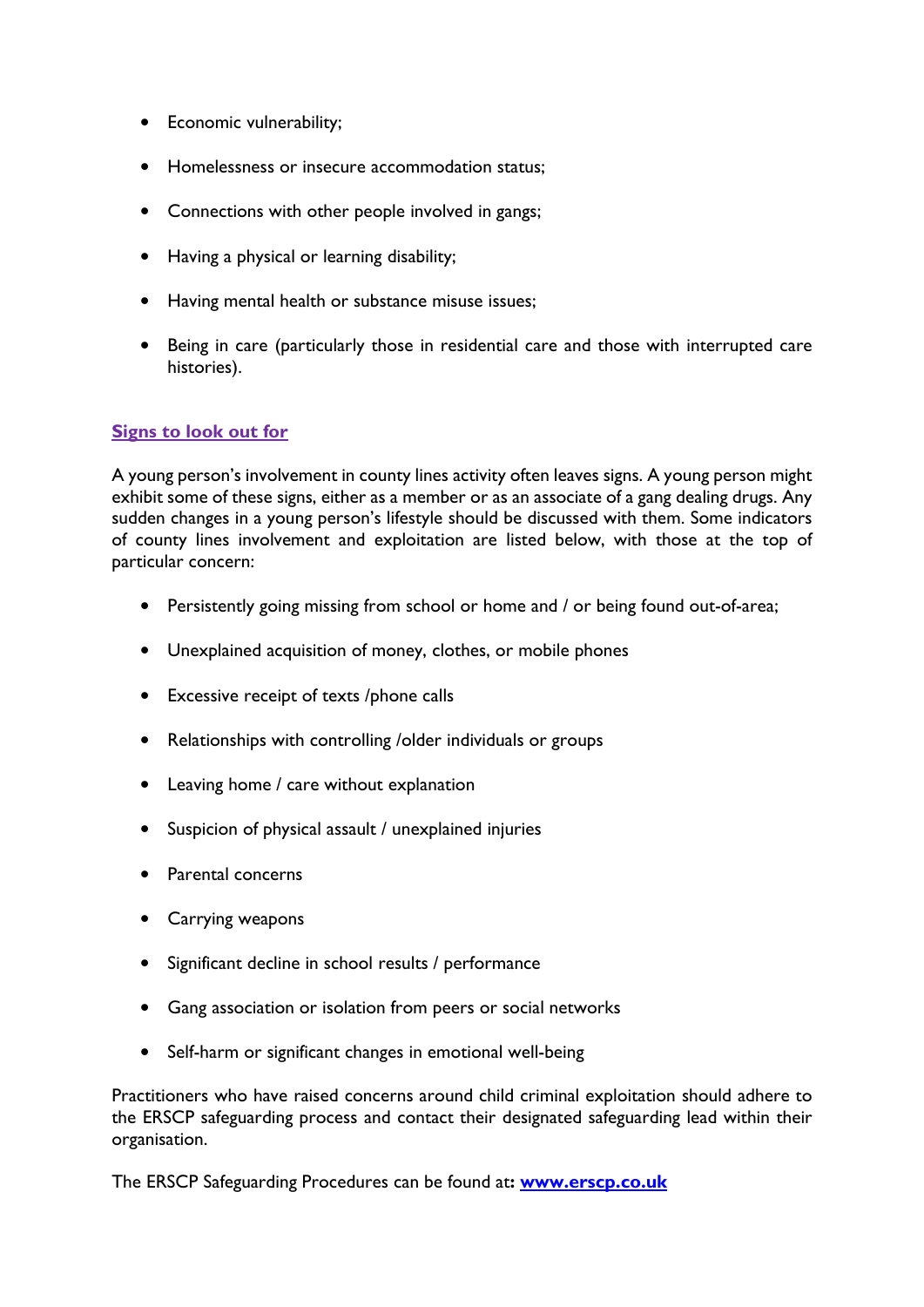## **Modern Slavery encompasses:**

- 1. Human trafficking
- 2. Slavery, servitude and forced or compulsory labour

From 31 July 2015, in all UK referrals, the Competent Authority (trained decision makers) must consider whether the person is a victim of human trafficking. In England and Wales, if someone is found not to be a victim of trafficking, the Competent Authority must go on to consider whether they are the victim of another form of modern slavery, which includes slavery, servitude and forced or compulsory labour.

The NRM grants a minimum 45-day reflection and recovery period for victims of human trafficking or modern slavery. Trained decision makers decide whether individuals referred to them should be considered to be victims of trafficking according to the definition in the Council of Europe Convention. In England and Wales, further consideration is made to those who do not meet the definition of trafficking. Their cases are then considered against the definitions of slavery, servitude and forced or compulsory labour.

**Potential victims of trafficking are likely to be extremely vulnerable.** They may fear revealing their status or experiences to state authorities and will often mistrust individuals in authority. Their ability to participate in any future proceedings, for example as a witness, will depend largely on their psychological, emotional and physical health.

If you suspect that someone is a potential victim of modern slavery or just feel that *'something is not quite right'* you should report the matter. Act quickly as victims can be moved out of the area. Appendix A outlines the generic referral processes.

## **Submitting a referral to the National Referral Mechanism (NRM) for a child**

## **What is the National Referral Mechanism (NRM)?**

The National Referral Mechanism is the national framework for identifying and referring victims of modern slavery and ensuring they receive the appropriate support. The Single Competent Authority (SCA) administers it, which is part of the Home Office.

#### **What is a 'First Responder?'**

The people who can make a referral to the NRM are known as 'first responders'. Within the NRM, a number of organisations and public bodies are designated as '**first responders'**. The Police and Local Authorities are both designated as first responders.

#### **When do I notify the Home Office?**

If you have **'a reasonable cause to believe that you may have encountered a victim of Modern Slavery**' then you must notify the Home Office. There are two elements to consider:

1. The fact at you **may** have encountered a victim of Modern Slavery. You do not need to know, believe or have any evidence, suspicion alone will suffice.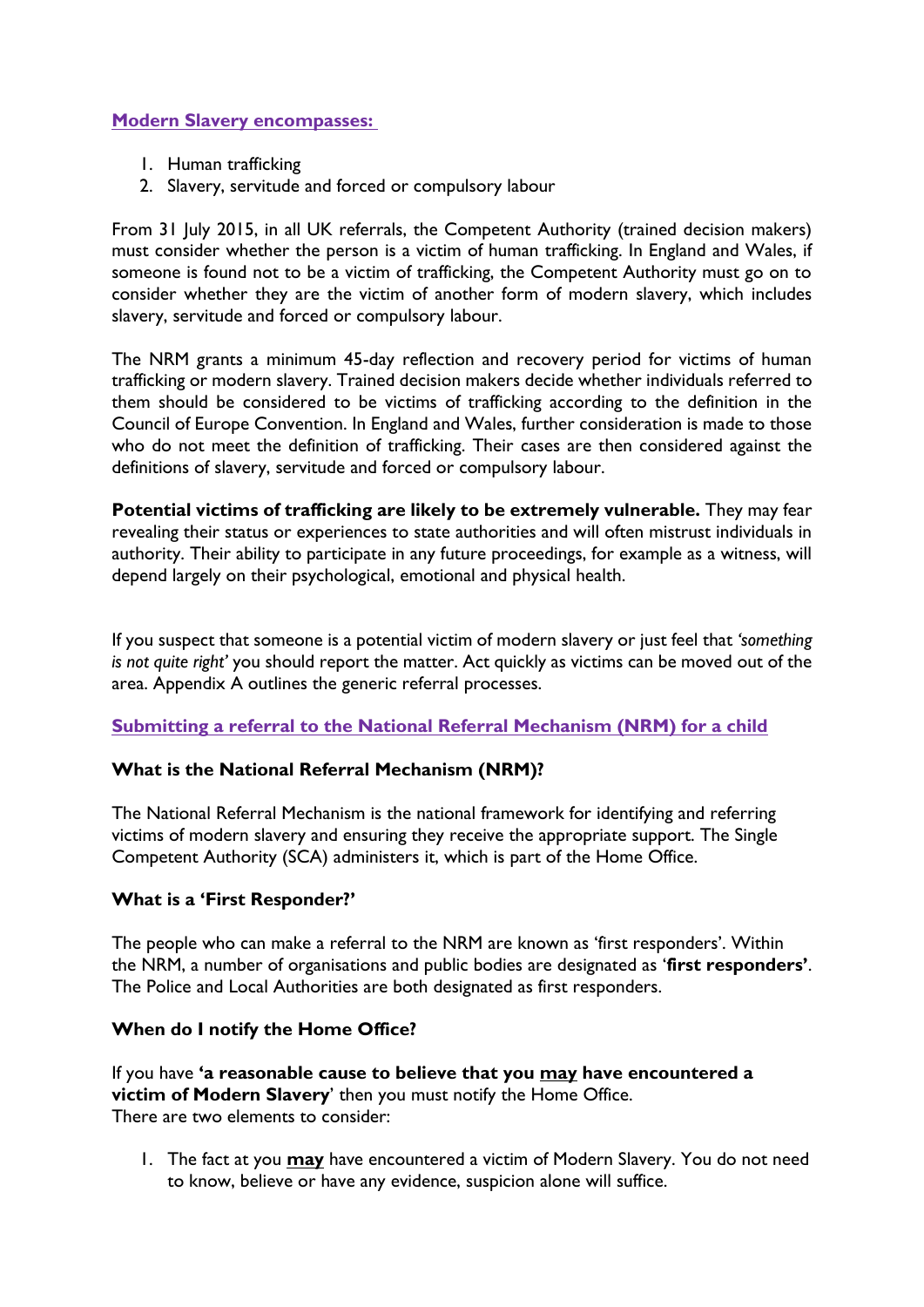2. Modern Slavery is a **serious crime** and victims are likely to suffer or have suffered **significant harm.** The information in the notification to the Home Office should therefore reflect the gravity of these concerns.

## **How do I notify the Home Office?**

All referrals must be submitted online. This should be used for **ALL** children (under 18).

[https://www.modernslavery.gov.uk/start](https://eur01.safelinks.protection.outlook.com/?url=https%3A%2F%2Fwww.modernslavery.gov.uk%2Fstart&data=04%7C01%7Cmargaret.wood%40eastriding.gov.uk%7Ca85fd1dbbfe84574a16508d90b027f66%7C351368d19b5a4c8bac76f39b4c7dd76c%7C1%7C0%7C637552927610397947%7CUnknown%7CTWFpbGZsb3d8eyJWIjoiMC4wLjAwMDAiLCJQIjoiV2luMzIiLCJBTiI6Ik1haWwiLCJXVCI6Mn0%3D%7C1000&sdata=fySZEm74dqUiB0OO7Weij5MOr5yGY%2Bdg8HJQ4V1hMx4%3D&reserved=0)

## *NB. You will only have 1hr to submit the referral, so it is useful to have all the information you need before you start.*

## **How do I complete an NRM referral?**

An NRM referral is the starting point of an investigation of a serious criminal offence by the Police. Time and care should be taken when completing

If you are a first responder, you should also refer any young person you **suspect of being a potential victim of trafficking** to the National Referral Mechanism (NRM). If you are an ERYC member of staff then you **must** also notify the Council's lead Officer for Modern Slavery.

**What will the SCA do with my notification?**

## **Stage 1 – The Reasonable Grounds decision:**

Upon receipt of an NRM notification, the SCA has 5 working days to reach a 'Reasonable Grounds' decision. The threshold for this decision is:

"I suspect but cannot prove that the person is a victim of Human Trafficking, Slavery, Servitude and Forced or Compulsory Labour'

If a 'Positive Reasonable Grounds' decision is reached, there is enough information to investigate.

Once a decision has been made, the police force in the area where the crime has been committed will be altered by the SCA, and a crime will be recorded and investigated by the police to establish, whether or not the child is the victim of modern slavery.

(Remember: the NRM runs alongside established safeguarding processes, it does not replace them).

The investigating officer will be provided with the contact details of the person who submitted the notification and is expected to liaise with them around how to best engage the young person and obtain any updates that might be helpful for the investigation.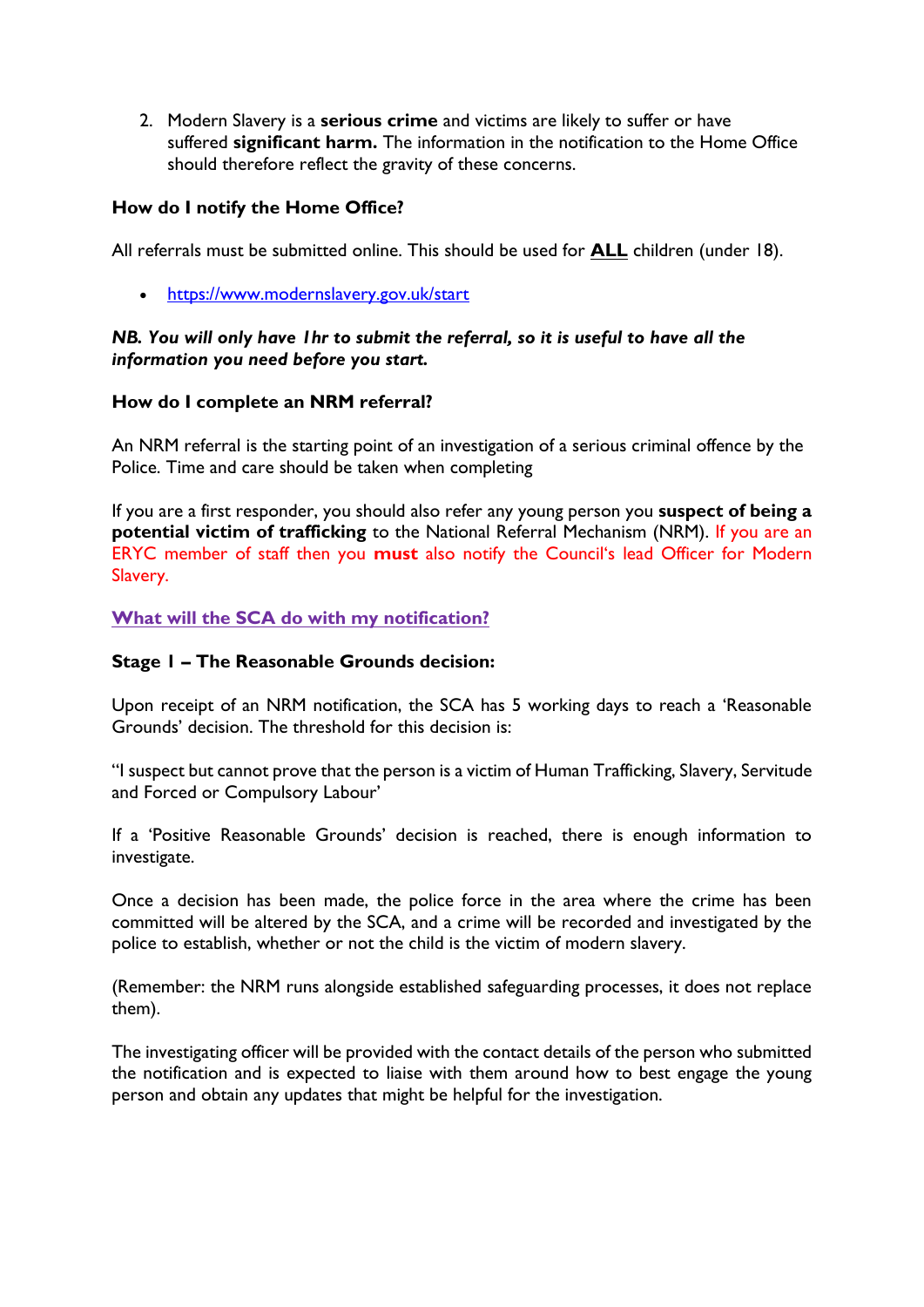## **Stage 2 – Conclusive Grounds Decision**

After the SCA have completed their investigation, they will make a final decision. If it is decided that 'on the balance of probabilities', there is sufficient information to decide that the individual is a victim of modern slavery; a 'Conclusive Grounds' decision will be made.

A Conclusive Grounds decision provides official recognition (based on the civil burden of proof), that a child is/was a victim of exploitation at that 'moment of time'. It does not confer any other automatic rights or benefits.

### **Information for Practitioners**

### **Advice and Help**

ERYC Contextual Safeguarding Helen Jones-Brown Advisor **01482 393430**

**[CE.response@eastriding.gov.uk](mailto:CE.response@eastriding.gov.uk)**

Housing and Safe Communities **Geoff Mann** 

**01482 396120 [geoffrey.mann@eastriding.gov.uk](mailto:geoffrey.mann@eastriding.gov.uk)**

## **Safeguarding issues**

ERYC Children's Safeguarding Hub **01482 395500**

SaPH [\(Out](mailto:childrens.socialcare@eastriding.gcsx.gov.uk) of hours 01482 393939)

Adults Safeguarding Team **01482 396940**

**[safeguardingadultsteam@eastriding.gov.uk](mailto:safeguardingadultsteam@eastriding.gov.ukk)**

Humberside Police Non-emergencies 101

Emergencies 999

#### **Modern Slavery Advice and Notification**

ERYC Corporate Lead Officer Paul Abbott Modern Slavery **01482 396100**

**[Paul.Abbott@eastriding.gov.uk](mailto:Paul.Abbott@eastriding.gov.uk)**

**If you feel that there is an immediate risk to an individual, please contact the emergency services by dialling 999**